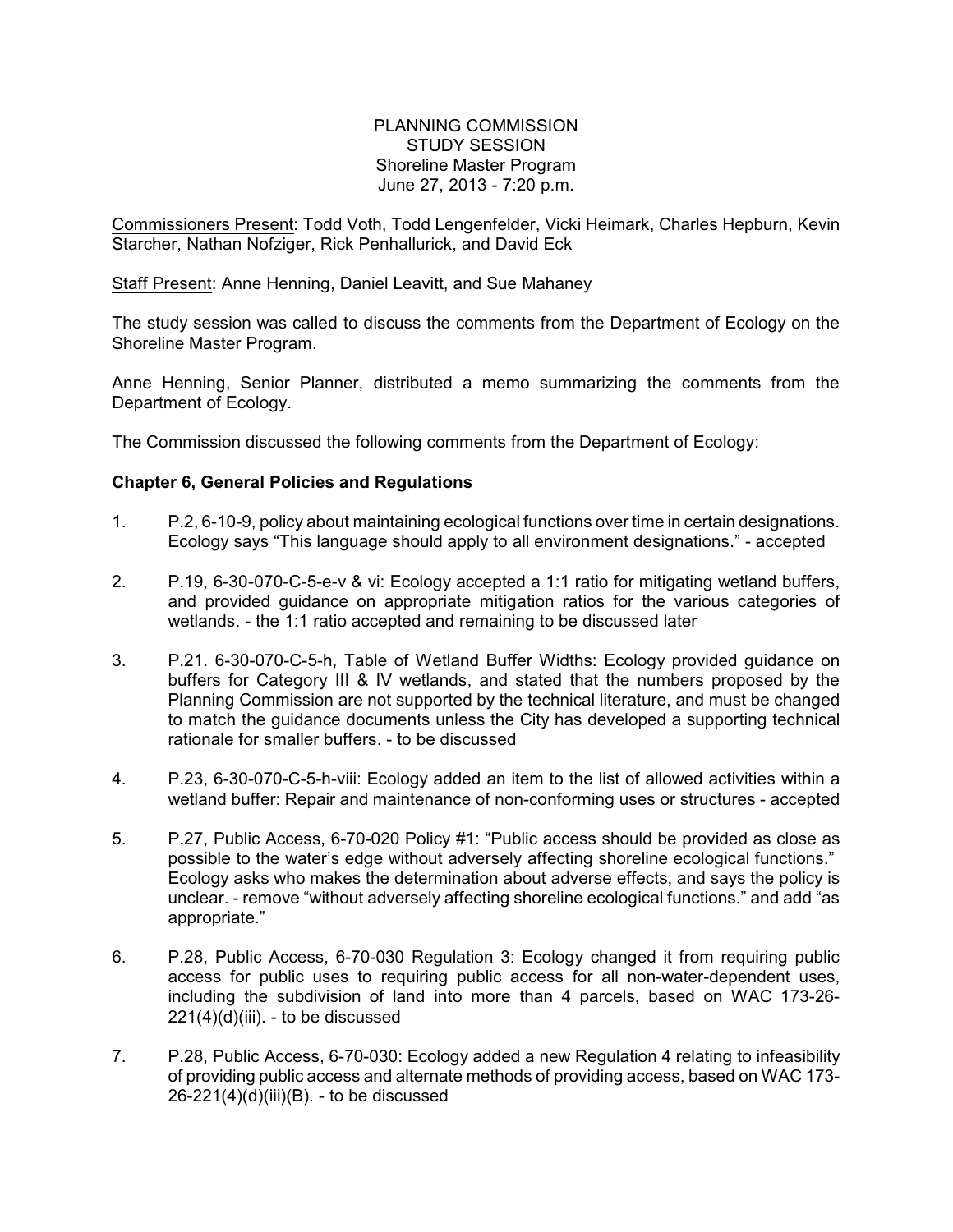- 8. P.28, Public Access, 6-70-030 Regulation 5 (formerly 4): Ecology modified the provisions about vegetation removal. - request clarification from Ecology
- 9. P.28, Public Access, 6-70-030 Regulation 6 (formerly 5), relating to views and locating development away from the water: Ecology questioned whether this pertained only to public access developments or to all development, and noted that it seems to contradict Policy #1 about providing public access as close as possible to the water's edge. - to be discussed
- 10. P.28, Public Access, 6-70-030 Regulation 10 (formerly 9): Public access for residential subdivisions. Ecology commented that the draft does not meet the requirements of WAC 173-26-221(4)(d)(iii) (requiring public access for subdivisions of more than 4 parcels). - to be discussed

## **Chapter 7, Specific Shoreline Uses**

11. P.1, 7-10-010 Agriculture: Ecology stated the description is too broad, and needs to be tied to the definition in RCW 90.58.065. - use state definition

P.3, 7-30-010. Boating facilities include marinas, boat launch ramps, boat houses, boat lifts, and similar uses. Boating facilities do not address docks serving four or fewer single family residences. - request clarification

P.5, 7-40 Commercial Uses: Over-water construction should be prohibited exempt in limited instances where they are auxiliary to and necessary in support of water-dependent uses. - "exempt" should be "except"

- 12. P.6, 7-40-030 Regulation 7: Ecology changed to require public access for all commercial development, not just non-water-dependent. WAC 173-26-221(4)(d)(iii) - to be discussed
- 13. P.7, 7-50-020 Policy 9: Ecology deleted the policy for every single family residence to be allowed a dock, because it is not consistent with WAC 173-26-231(2)(b) (limit shoreline modifications in number and extent), 173-26-231(2)(d) (ensure that modifications individually and cumulatively do not result in net loss of ecological functions), or 173-26- 231(3)(b) (require new residential development of 2 or more dwellings to provide joint use or community dock facilities, when feasible, rather than allow individual docks for each residence). - to be discussed
- 14. P.7, 7-50-030 -A Regulation 9: Docks limited to 25' or minimum length needed to reach water depth of 3', Ecology changed to whichever is less, rather than the proposal of greater. - provide explanation to Ecology on reason Planning Commission choose "whichever is more" rather than "less", since a 25' long dock may not provide enough water depth for a typical boat
- 15. P.9, 7-50-030-C Regulation 3: Ecology deleted this regulation related to maximum size for a community dock. - discussion but no changes
- 16. P.9, 7-50-030-D Regulation 1: Ecology added a subsection requiring joint use or community docks for new residential developments, based on WAC 173-26-231(3)(b) (require new residential development of 2 or more dwellings to provide joint use or community dock facilities, when feasible, rather than allow individual docks for each residence). - to be discussed